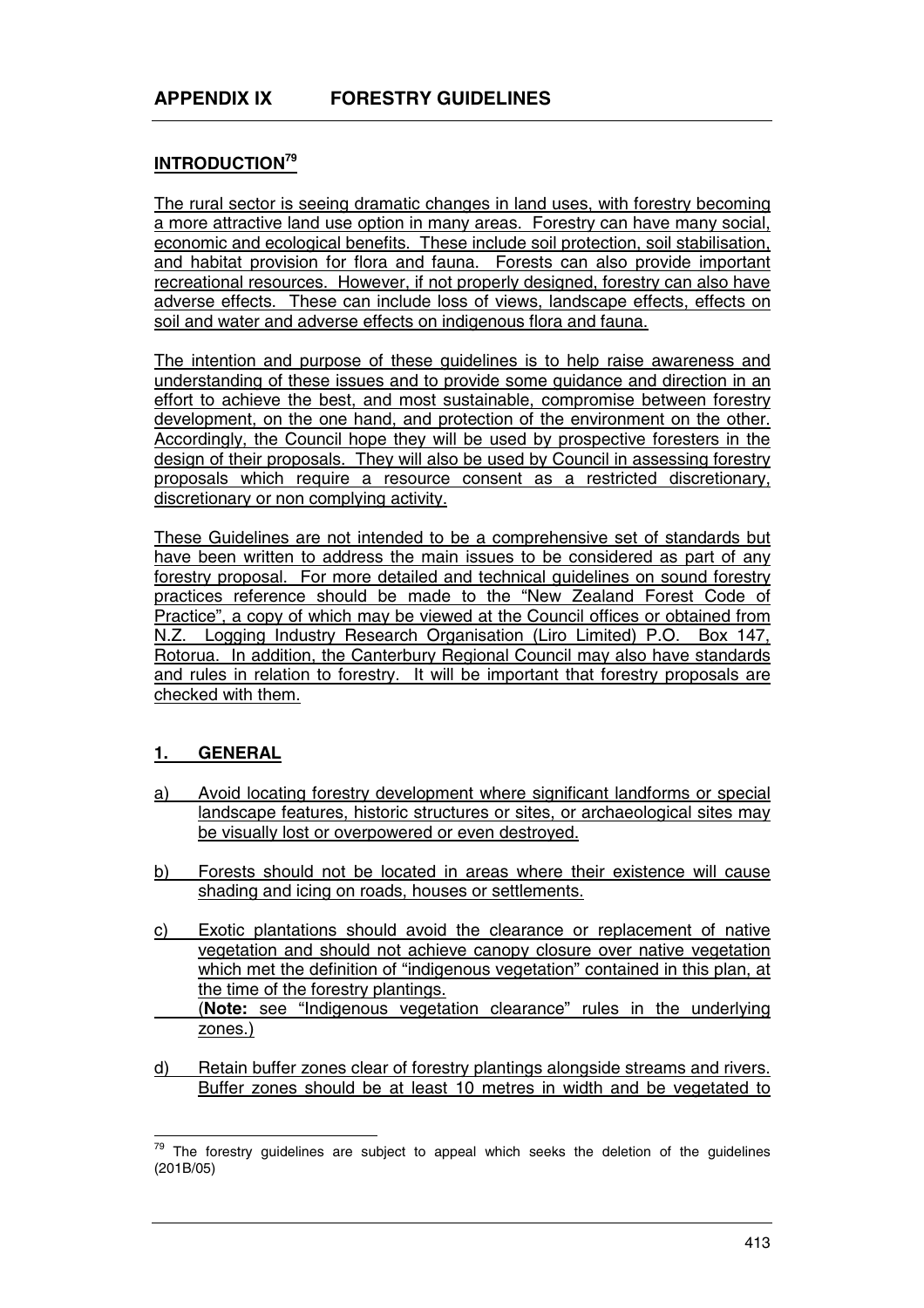assist in maintaining stream health and enhance visual patterns in the landscape.

(**Note:** see the "Yard" rules in the underlying zones.)



#### **2. LANDSCAPE CONSIDERATIONS – SITING AND DESIGN**

- a) The scale of forest blocks should match the scale of the landscape. In expansive landscapes a large block may be compatible. In smaller scale, topographically diverse landscapes smaller blocks should be considered.
- b) Forestry blocks should be designed to be compatible with the shape of land-forms and vegetation existing in the landscape so that the visual unity of the landscape is maintained or enhanced. Examples of good design can be seen in the following illustrations.

Forestry blocks can also reduce the naturalness of a landscape and, therefore, should not be located in or close to areas designated as "Outstanding Natural Features" where they would detract from the high natural quality of the feature.

c) Forestry should be informally linked to other vegetation to create an overall pattern or framework.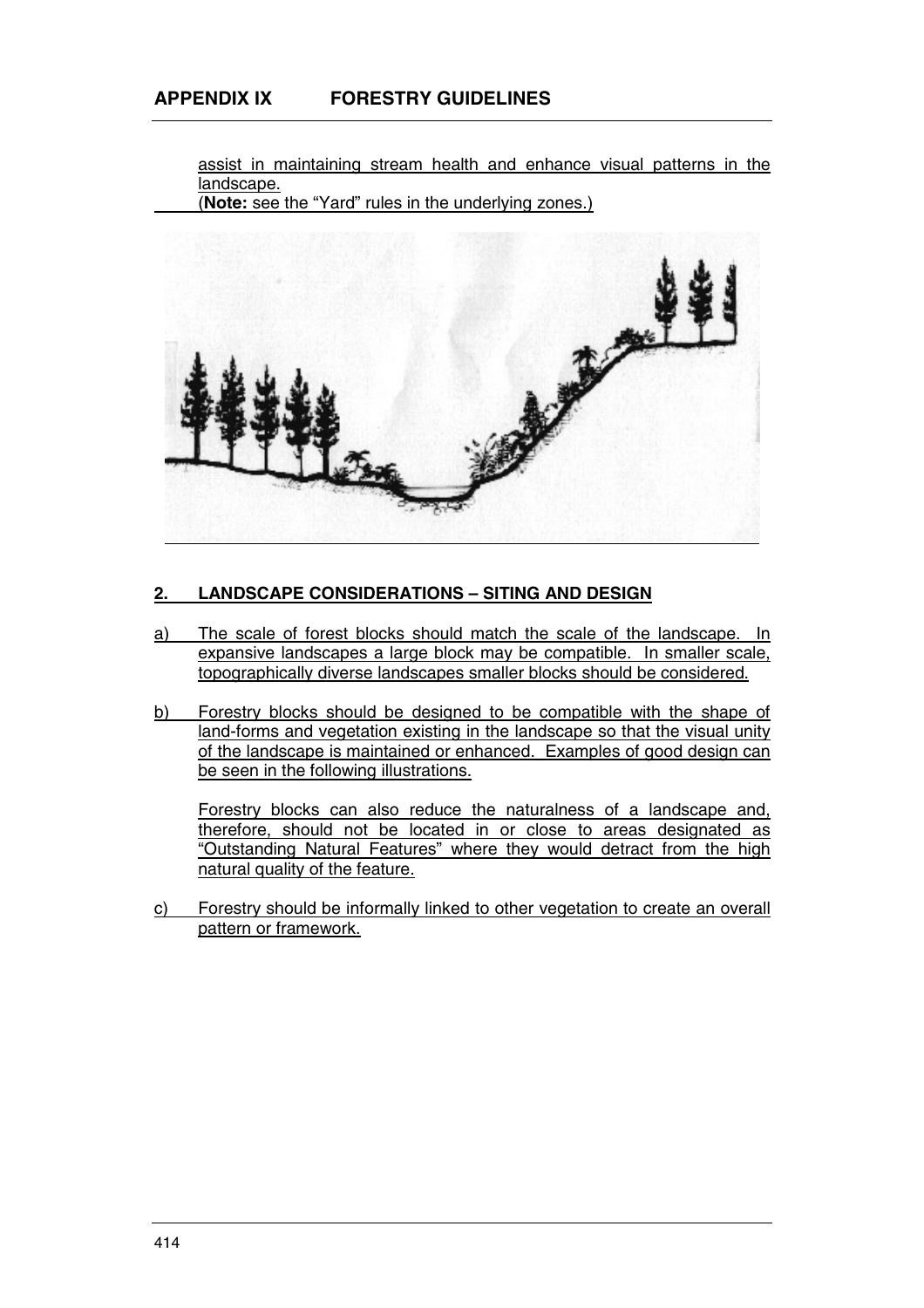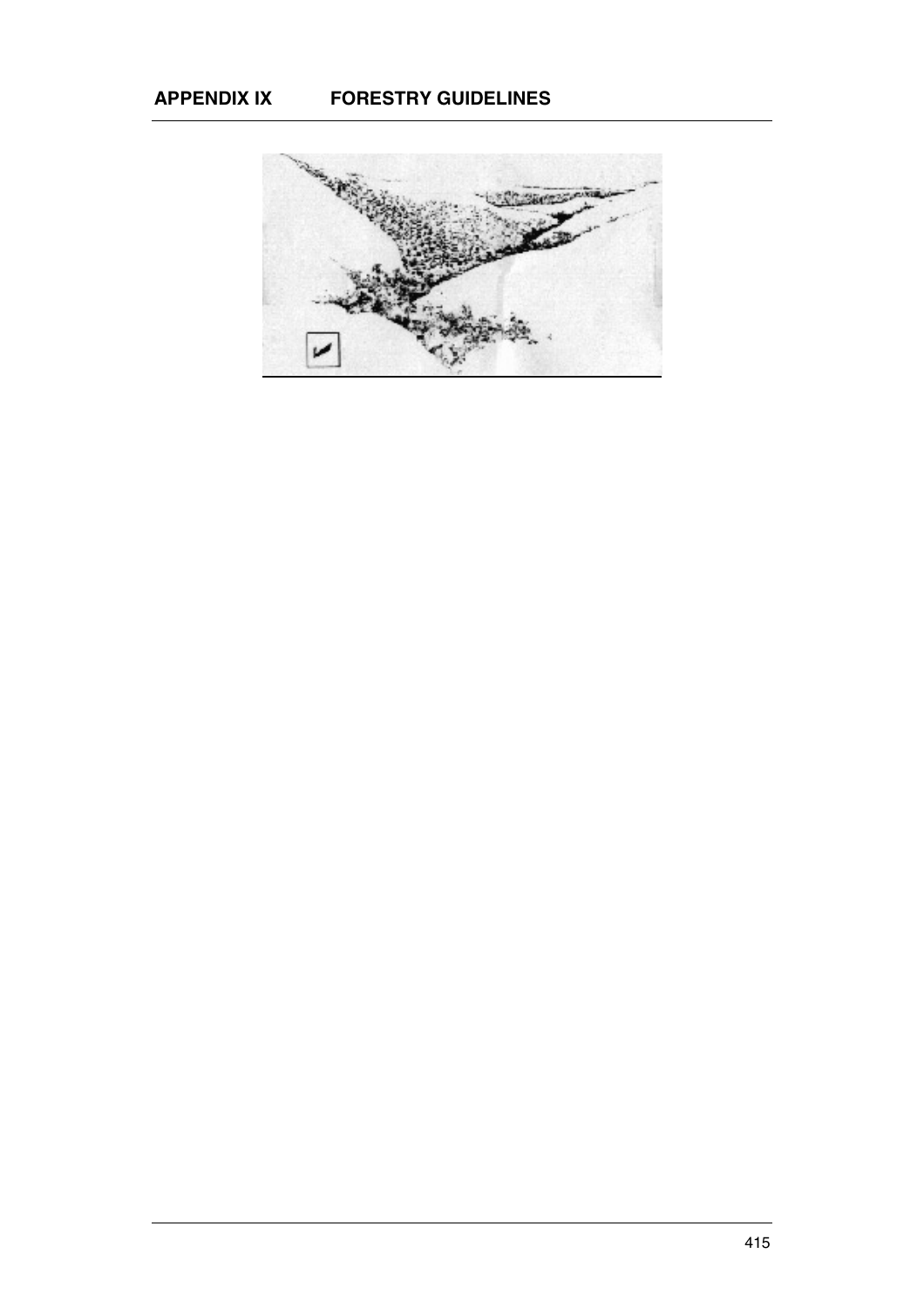d) In general, avoid locating forestry development on ridgelines where they form skylines visible from highways, roads or settlements in which the forestry plantings form a sharp boundary or shape which conflicts with the natural contours of the landforms in the area. Conversely, care needs to be taken, where a ridgeline is being left open, that plantings do not create a hard boundary or a "monk's haircut" along the ridgeline. The following diagram illustrates sensitively designed plantation forestry which mimics a natural pattern of forest cover.



- e) Care should be taken that forestry plantings do not block views of significant landscapes, such as harbours, lakes and main ridgelines, from public viewing points, for example roads and reserves. (**Note:** see "Summit Road setback" rules in the underlying zones.)
- f) Because of the higher impact of development on ridgelines, avoid placing service roads in or near these locations.
- g) Forest blocks should be shaped so that their borders are visually compatible with the dominant lines in the landscape.



h) Plantings should follow landform features and complement neighbouring sites. Where a property boundary cuts across such a feature, work out with the neighbour how the planting can be continued along the feature.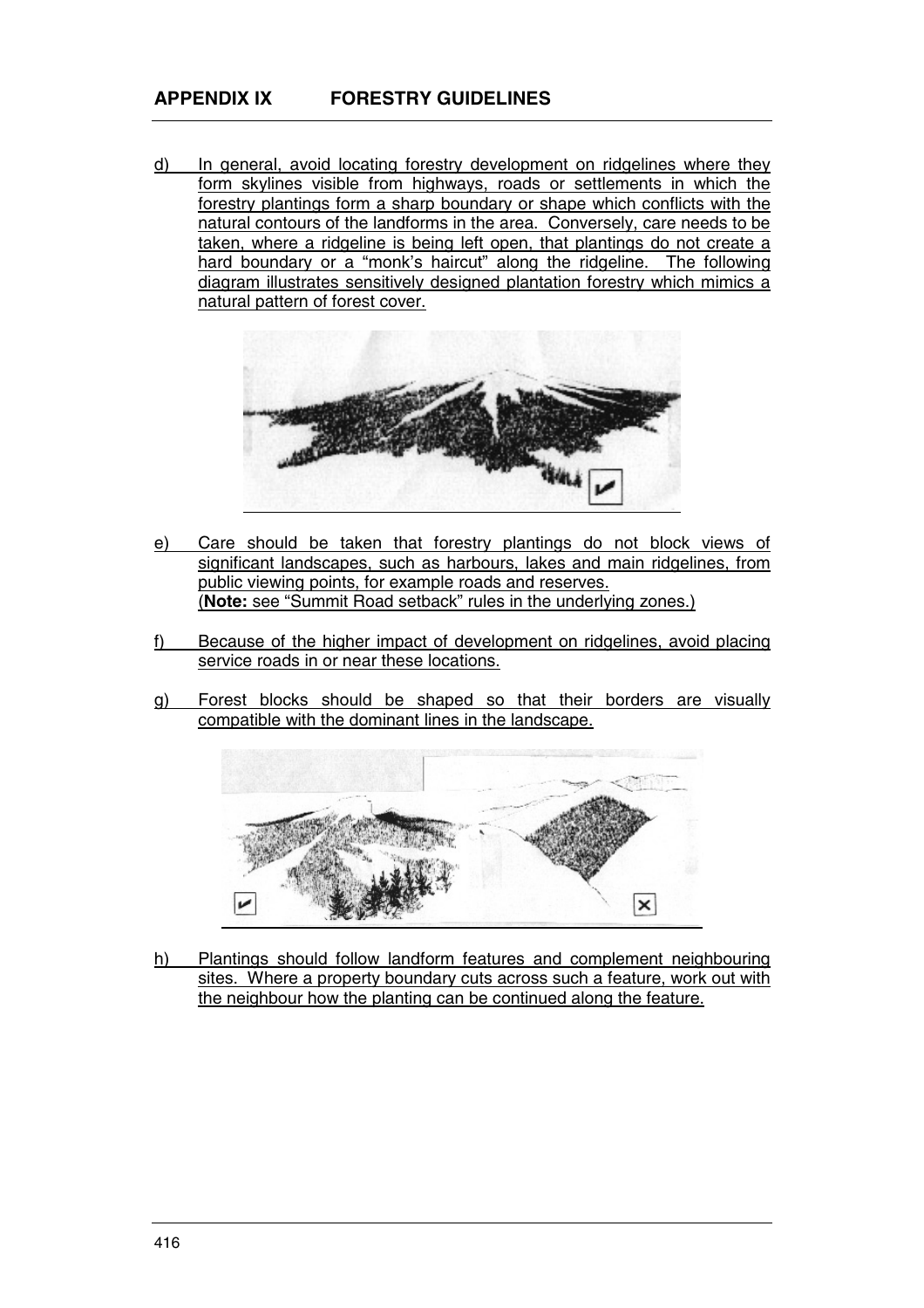

- i) Ideally, areas of existing riparian trees**,** bush and wetland should be retained and restored in sufficient width to maintain ecological functions, and the visual pattern of the landscape. On steeper land retention of these areas may also be beneficial in maintaining land stability and controlling water run-off.
- j) If planting rows on a hill, run rows along the contour around the hillside. Staggering rows reduces their visual impact.
- k) Avoid planting differing species in a manner so that their differences result in strong lines across the landscape. An example is the planting of alternative rows of deciduous and evergreen trees.
- l) Avoid locating forestry in areas whereby the forest may restrict established vistas from roads or settlements.



## **3. LANDSCAPE CONSIDERATIONS – EDGE DESIGN**

a) Edges of forestry blocks should be softened to create a natural transition from forest to pasture. Avoid straight, sharp edges and uniform planting. Edges can be softened with wider spacings.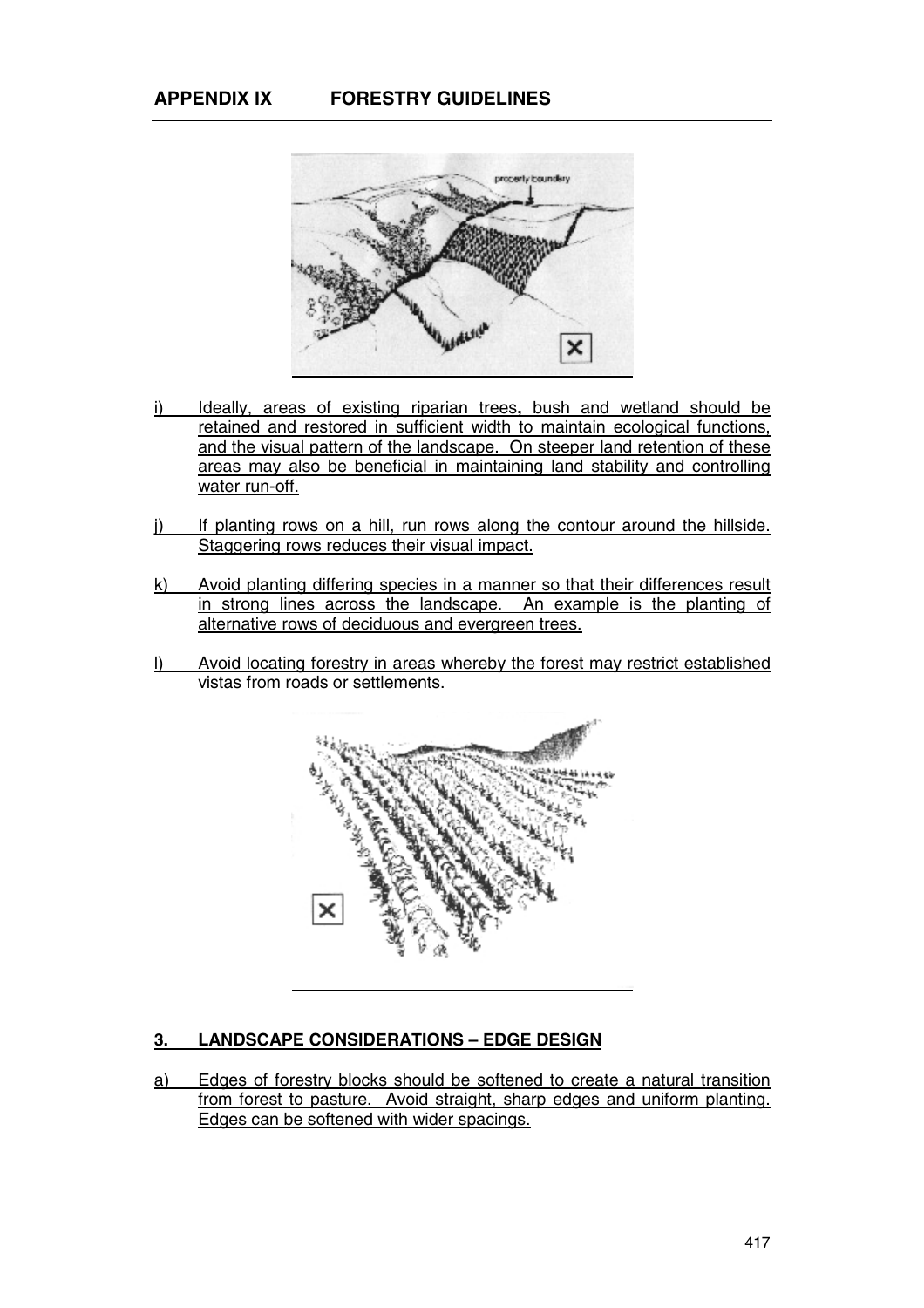b) Avoid bordering forestry with a narrow fringe of ornamental trees, particularly when these are of a significantly different colour.



c) In monocultural plantations, edges can be softened by reducing the pruning of trees on the outside of the forestry block.



d) In mixed species forestry, put lighter, more rounded and open species near the edges.



- e) In locating forestry development along shorelines, ensure that edges of planting are sympathetic with the linear characteristics of the shoreline.
- f) Decrease the density and vary the spacing of trees on edges around settlements in order to provide a visual transition between them and the forest.

#### **4. ESTABLISHMENT PROCEDURES**

a) Firebreaks should be aligned to complement existing lines in the landscape and, where possible, run parallel to them. Firebreaks can outline individual forest blocks and should be located and aligned so that the resulting shapes are harmonious.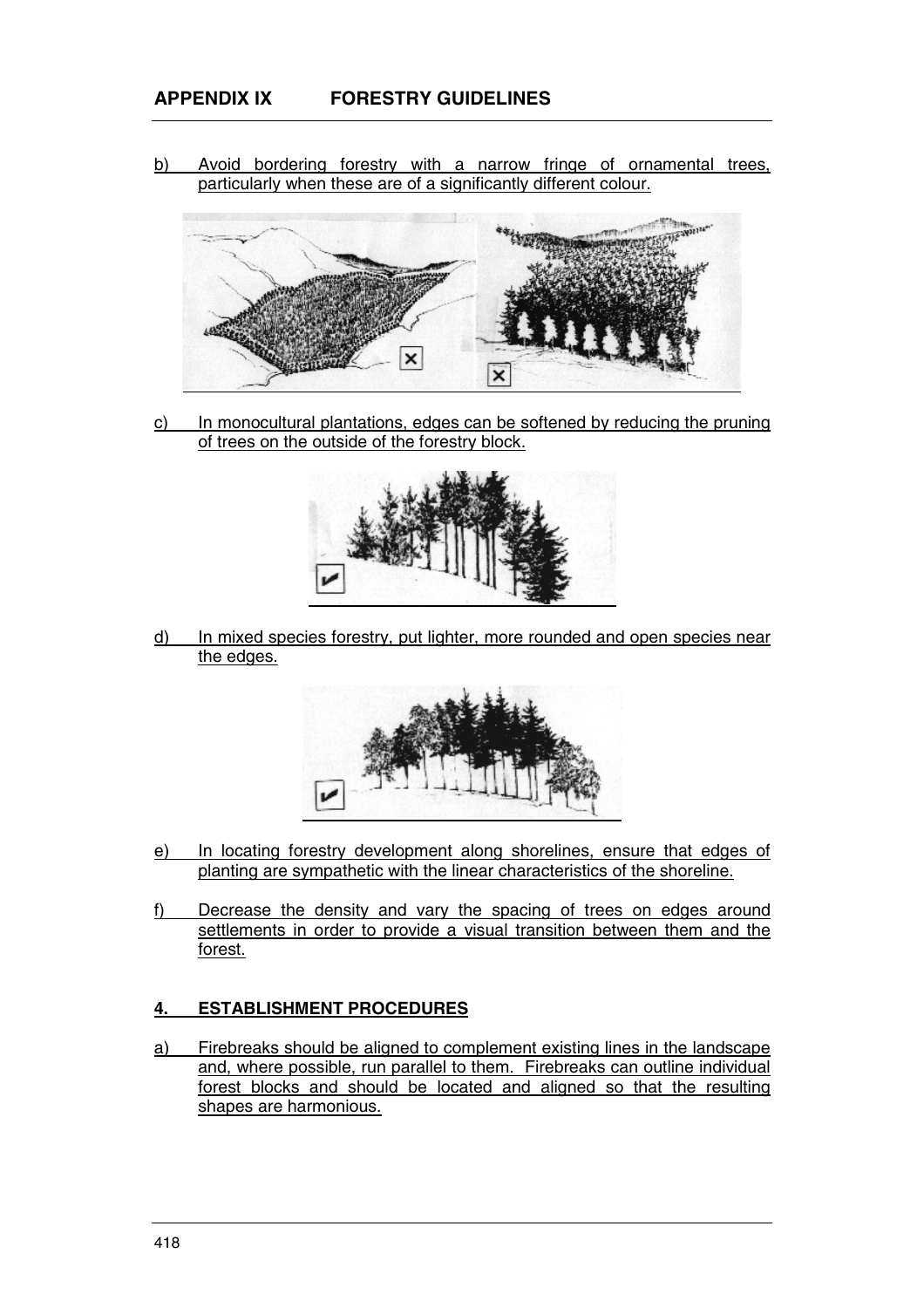- b) Consider using green fire breaks such as the planting of lucerne and other legumes which have the ability to provide green cover, fire breaks and control of noxious weeds.
- c) The application of pesticides by aerial or mechanical ground-based operation should comply with the "Code of Practice for Use of Pesticides in Forest Operations" (NZFOA, 1991) to avoid:
	- drift onto crops or non-target species, and
	- contamination of waterways.
- d) Burning as an established practice is discouraged because of its adverse effects on soil and water quality. Where it is employed burning should be carried out with great care to avoid spread.

#### **5. ROADING/TRACKING**

Potentially, roading and track construction can have high impacts on landscape and soil and water values. Inappropriately located or constructed roads can create highly conspicuous and conflicting visual elements in the landscape. With sensible design and location, tracking and roads can form an acceptable part of a working environment. Care must also be taken to ensure that roading does not lead to excess road spoil or siltation entering waterways. The following points should be kept in mind when designing roading and tracks:

- a) If possible keep roads off visually conspicuous faces.
- b) Keep road locations as low as possible across visible faces.
- c) Construct narrow roads, sufficient for planting access, then upgrade once screening develops from forest growth.
- d) Remove excess material by end-hauling to minimise colour contrast from side casting.
- e) Revegetate visible cut and fill surfaces to reduce colour and line contrasts from exposed subsoils.
- f) Generally, roads should not be located in gully bottoms and gully crossings should be minimised.
- g) Locate roads a safe distance from streams and gullies. Runoff from roads should not feed directly into gullies or streams, but should be filtered through vegetation or discharged safely. Where steep side cuts cannot be avoided, ensure adequate cross formation drainage flows onto stable or protected outflow areas, not soft fill.
- h) Locate tracks and firebreaks to minimise the possibility of debris entering permanent streams.
- i) Keep earthworks clear of steep drop offs and watercourses.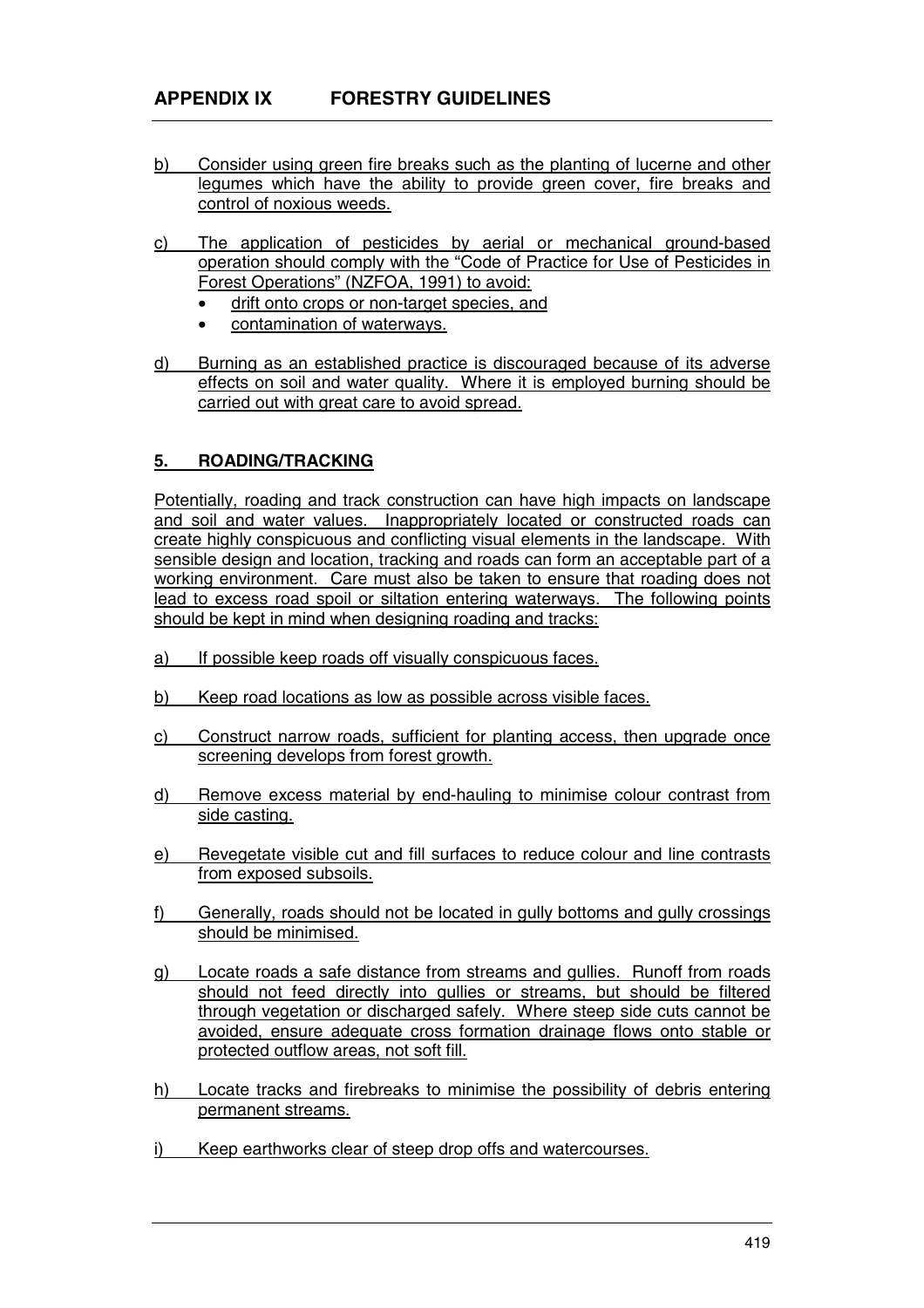j) Do not form extraction tracks directly down towards streams where runoff may go directly into the stream.

### **6. LAND PREPARATION**

#### **V-Blading/Line Raking**

- a) Operate on the contour where possible, to minimise runoff concentration down the lines.
- b) Leave undisturbed strips at intervals on downhill lines to trap sediment.
- c) Leave an undisturbed strip beside waterways and wetlands to filter runoff.

#### **Other Operations**

- d) Work along the contour where possible.
- e) Leave undisturbed strips along waterways and beside wetlands.
- f) Limit the length of downhill runs and provide breaks of undisturbed land to trap sediment.
- g) Use roller methods for crushing where possible, especially on steeper slopes, provided ridge tracking only is used for access.
- h) Align windrows of slash along the contour on sloping land to provide a physical barrier to sediment flow.
- i) Development of unstable hill slopes should not occur where the removal of vegetation, the building of roads and tracks and ancillary drainage systems, and/or the storage and transport of logs would promote mass movement.
- j) Forestry should not occur in any area where vegetation clearance is likely to cause accelerated soil erosion.

## **7. HARVESTING**

The Council recognises that the harvesting and harvest roading stages of forestry have the potential to have significant adverse effects on soil and water quality and the landscape.

a) On ridgelines, logging should stop short of the ridge or carry over it in an alignment sympathetic with the ridge. Avoid cutting along the ridgeline so that trees are silhouetted against the sky. In addition, the vertical ridgetop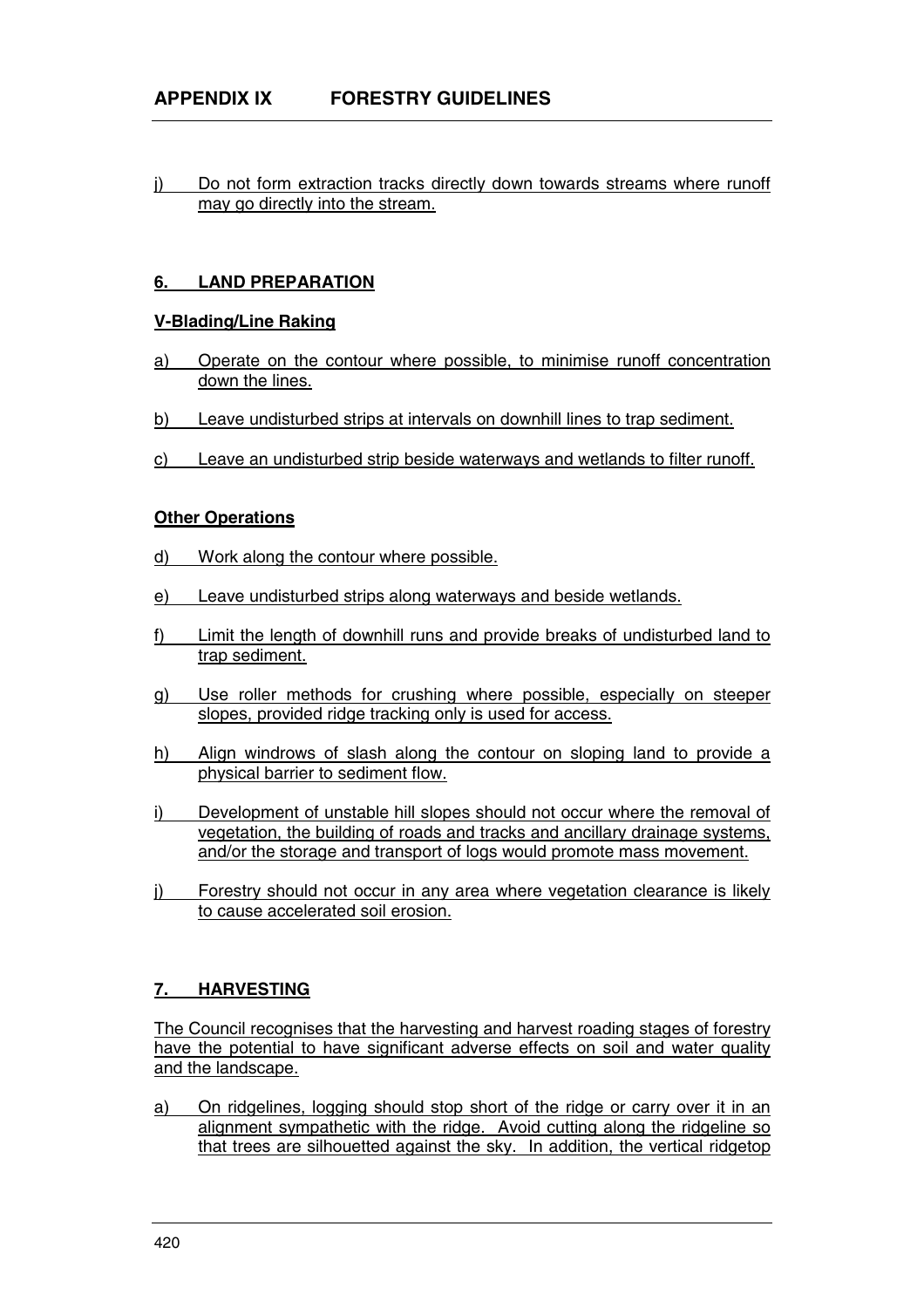edge on either side of a clear cut can be avoided by running the setting edge across the ridge at an angle to the main view.

- b) Special care should be taken when logging blocks in the vicinity of "Interim Coastal Protection Areas" and "Interim Outstanding Natural Features and Landscapes Protection Areas" to ensure that logging has no effect on the character of the adjacent landform or feature.
- c) The shape and size of a clear-fell or coppiced area should follow similar design principles to those for planting, by reflecting the landform pattern and scale of the landscape to avoid introducing unnatural form and line impacts. This can be achieved by using natural landscape features such as terraces, ridges, gullies, fans, basins and toe slopes as setting boundaries.
- d) Avoid felling into or across waterways where possible.
- e) Remove debris from waterways.
- f) Retain streamside vegetation where possible.
- g) Keep machinery away from, and out of, waterways where possible.
- h) Consider use of full suspension cable hauling for log extraction over waterways and indigenous vegetation and on steep slopes where dragging of logs would lead to potential erosion and damage to the waterway or vegetation. (**Note:** "Significant indigenous vegetation" is subject to protection under the District Plan and must not be damaged by land use activities.)
- i) Reduce stump removal to a minimum, especially on steep slopes where runoff could lead to erosion.
- j) Special care should be taken during harvesting, around areas of significant indigenous vegetation.

#### **8. WILDING CONTROL**

The potential exists, if a greater area of the District is planted in forestry, that certain areas may be at risk from wilding spread. A number of factors are important in determining the risk of tree spread. These include the species to be planted, surrounding land uses, and the siting of the plantation in relation to the dominant wind for the area. The following table should be used to calculate wilding tree spread risk. A high risk score may mean changing the species to be planted, the location, or the surrounding land uses.